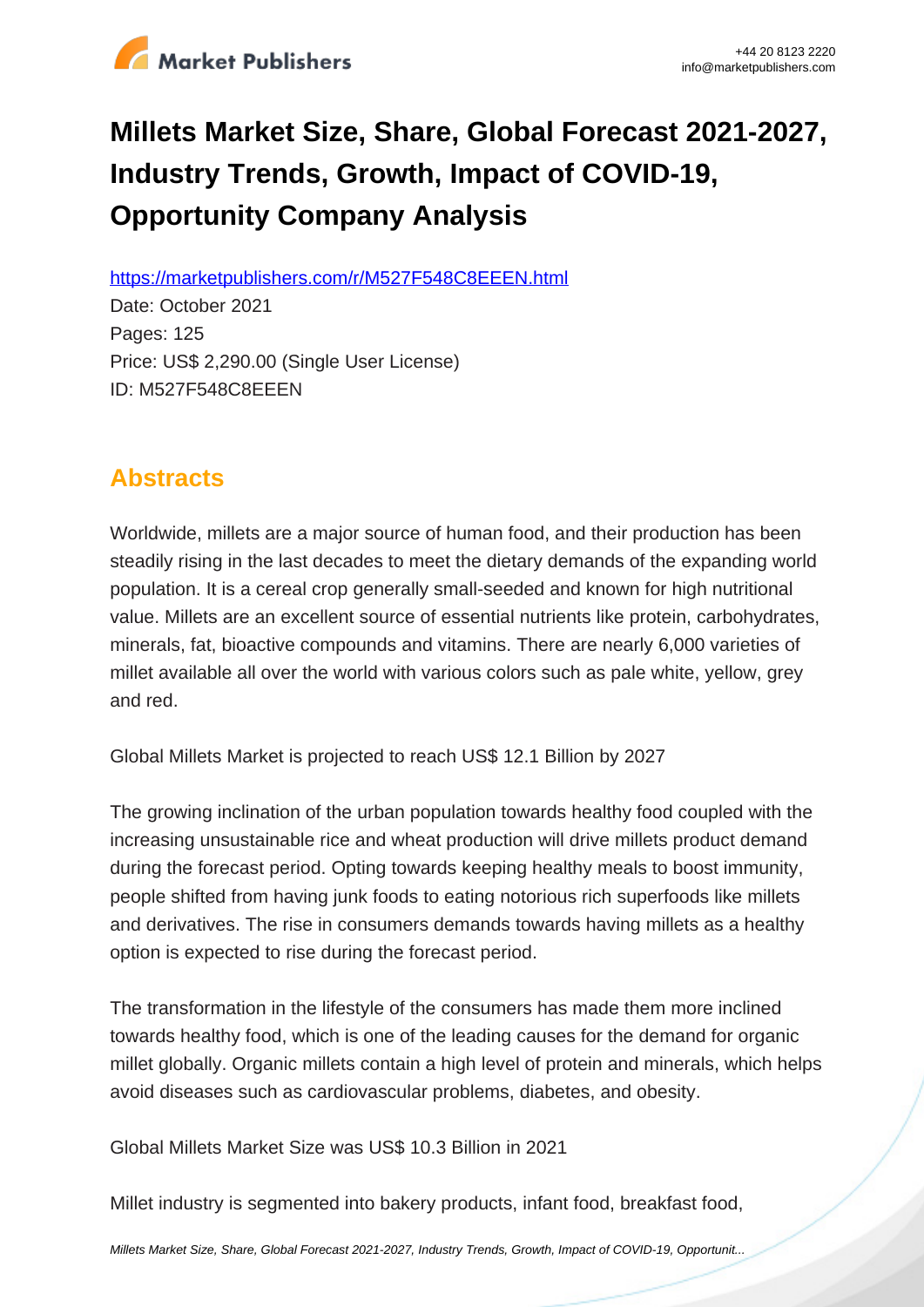

Beverages, fodder, and others. Millets based infant meals such as porridge is excellent for infant trade growth and will aid in reducing the occurrence of malnutrition in babies and infants. Bakery goods, including packaged wafers, are gradually gaining importance because of their easy accessibility throughout traditional grocery stores, supermarkets and e-commerce sites worldwide.

Asia-Pacific is anticipated to retain its position of being the most Significant Region for **Millets** 

Millets play an essential role in food security and the economy in Asia- Pacific. India has the highest millet production globally; India produces all varieties of millets products and processes forms, which are gaining attention from its urban population. Moreover, millets are gaining prominence in Europe and North America due to their breakfast use; it is attributed to the increasing demand for fibre-rich, gluten-free, and hypoglycemic food products among health-conscious consumers.

COVID-19 Impact on Worldwide Millet Market

The situation of COVID-19 impacted the millet market in negative ways. Counting the negative side, due to the pressure of repeated lockdowns, the business witnessed a disruption in the labor shortage, supply chain, shutting of small processing units, etc. Since India has the highest millet production globally, there was a severe lockdown in India in 2020. Due to this, millet exports from India suffered a bit for the year 2020. However, we believe the market has improved in 2021, and its forecast looks bright.

Key Market Players Continue Focusing on Empowering the Industry Positioning

Companies operating in the millets market such as Archer Daniels Midland Company, Cargill, Bayer Crop Science AG, Nestl? S.A., NH Foods Ltd are focusing on offering services that drive business growth and enhance customer experience. As per our Research findings, Global Millets Market will grow with a CAGR of 2.33% during 2021-2027.

Renub Research latest Report "Global Millets Market by Product Type (Organic and Regular), Application (bakery products, infant food, breakfast food, Beverages, fodder, and others), Distribution Channels (Trade Associations & organizations, Traditional grocery stores, supermarkets, Online Stores and Others), Region (North America, Europe, Asia – Pacific, Middle East & Africa and South Africa), Company (Archer Daniels Midland Company, Cargill, Bayer Crop Science AG, Nestl? S.A., NH Foods Ltd)

[Millets Market Size, Share, Global Forecast 2021-2027, Industry Trends, Growth, Impact of COVID-19, Opportunit...](https://marketpublishers.com/report/industry/other_industries/millets-market-size-share-global-forecast-2021-2027-industry-trends-growth-impact-of-covid-19-opportunity-company-analysis.html)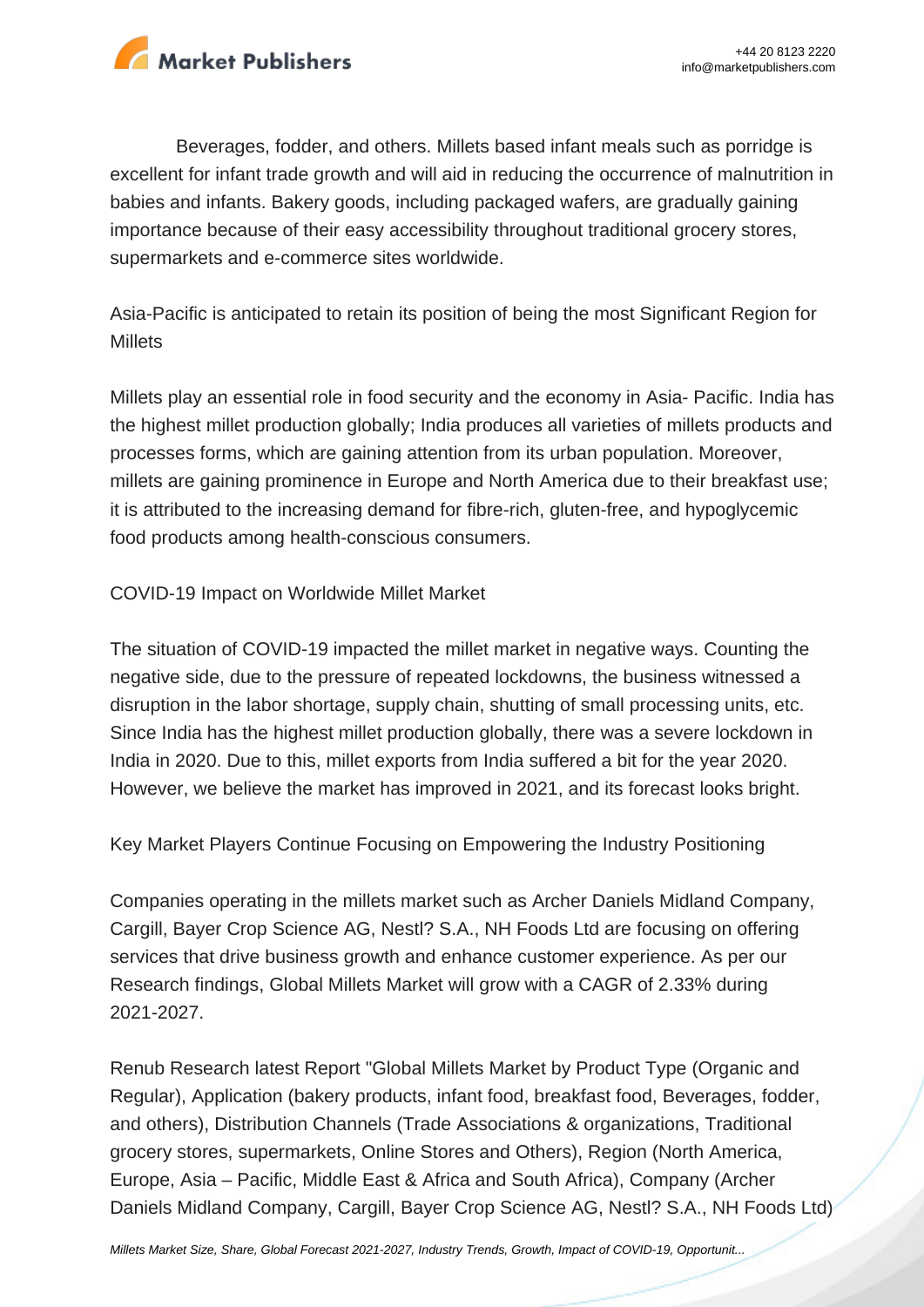

)" provides complete details on provides complete details on Global Millets Industry.

Product Type – Global Millets Market breakup from 2 viewpoints

- 1. Organic
- 2. Regular

Application – Global Millets Market breakup from 6 viewpoints

- 1. Infant Food
- 2. Bakery Product
- 3. Breakfasts
- 4. Beverages
- 5. Fodder
- 6. Others

Distribution Channels - Global Millets Market breakup from 5 viewpoints

- 1. Trade Associations & organizations
- 2. Supermarkets
- 3. Traditional Grocery Stores
- 4. Online Stores
- 5. Others

Region - Global Millets Market breakup from 5 viewpoints

- 1. North America
- 2. Europe
- 3. Asia-Pacific
- 4. Middle East & Africa
- 5. South Africa

All key players have been covered from 3 viewpoints

**Overview** 

Recent Developments

Financial Insights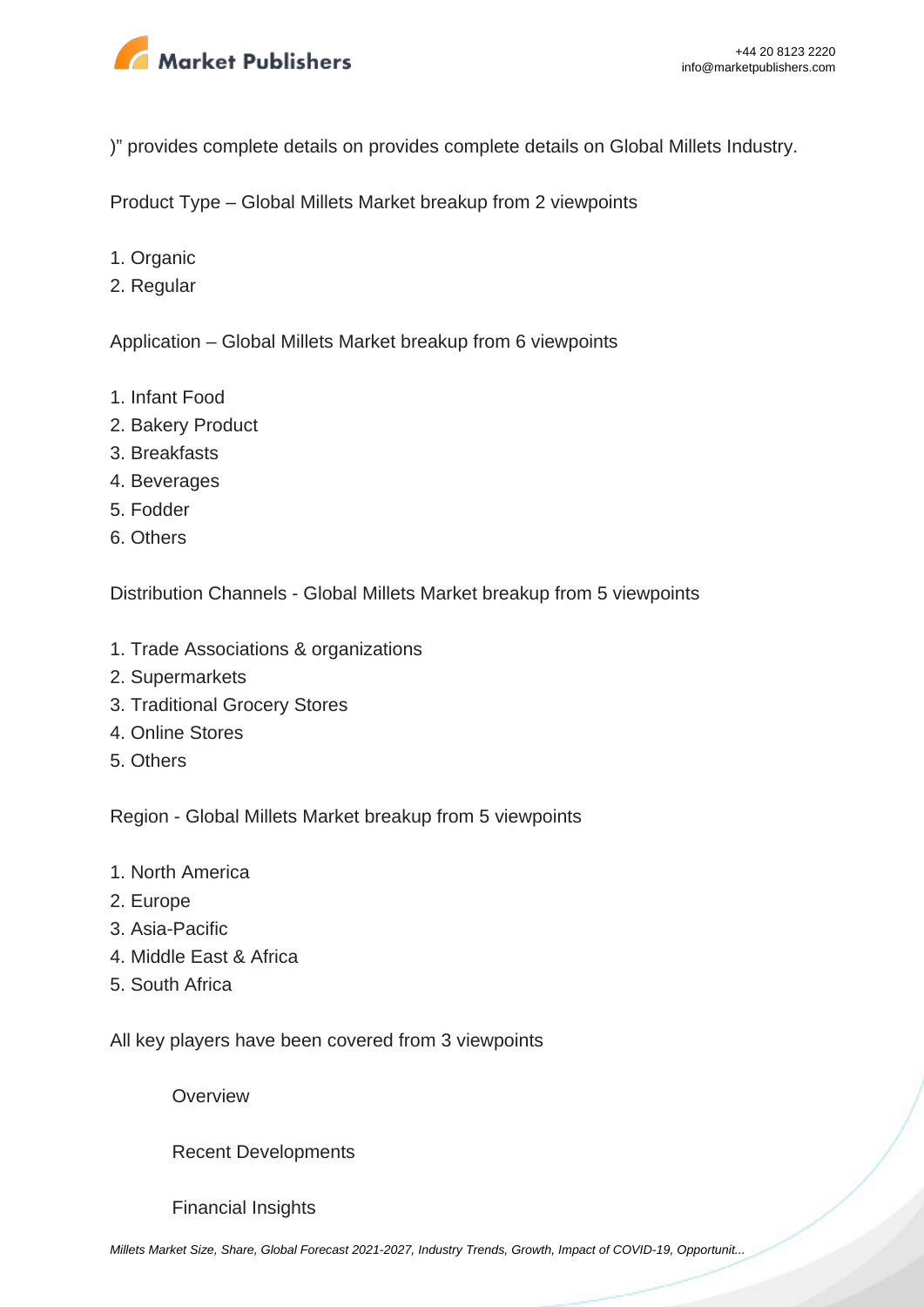

Company Analysis

- 1. Archer Daniels Midland Company
- 2. Cargill
- 3. Bayer Crop Science AG
- 4. Nestl? S.A.
- 5. NH Foods Ltd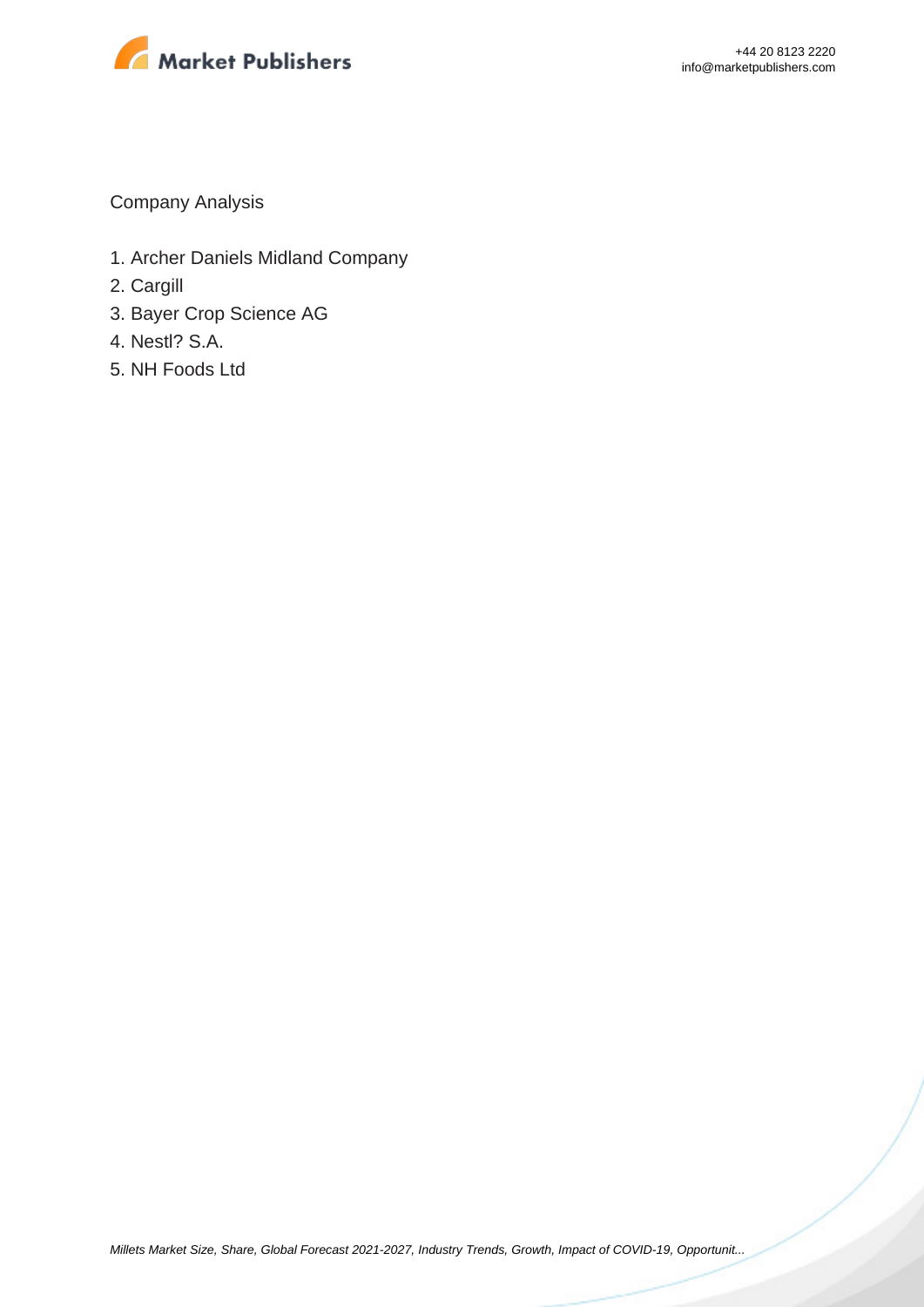

# **Contents**

- **1. INTRODUCTION**
- **2. RESEARCH & METHODOLOGY**
- **3. EXECUTIVE SUMMARY**

#### **4. MARKET DYNAMICS**

- 4.1 Growth Drivers
- 4.2 Challenges

#### **5. GLOBAL MILLETS MARKET**

#### **6. MARKET SHARE – GLOBAL MILLETS MARKET**

6.1 By Product Type 6.2 By Application 6.3 By Distribution Channels 6.4 By Region

#### **7. PRODUCT TYPE – GLOBAL MILLETS MARKET**

- 7.1 Organic
- 7.2 Regular

#### **8. APPLICATION – GLOBAL MILLETS MARKET**

- 8.1 Infant Food
- 8.2 Bakery Product
- 8.3 Breakfasts
- 8.4 Beverages
- 8.5 Fodder
- 8.6 Others

## **9. DISTRIBUTION CHANNELS – GLOBAL MILLETS MARKET**

[Millets Market Size, Share, Global Forecast 2021-2027, Industry Trends, Growth, Impact of COVID-19, Opportunit...](https://marketpublishers.com/report/industry/other_industries/millets-market-size-share-global-forecast-2021-2027-industry-trends-growth-impact-of-covid-19-opportunity-company-analysis.html)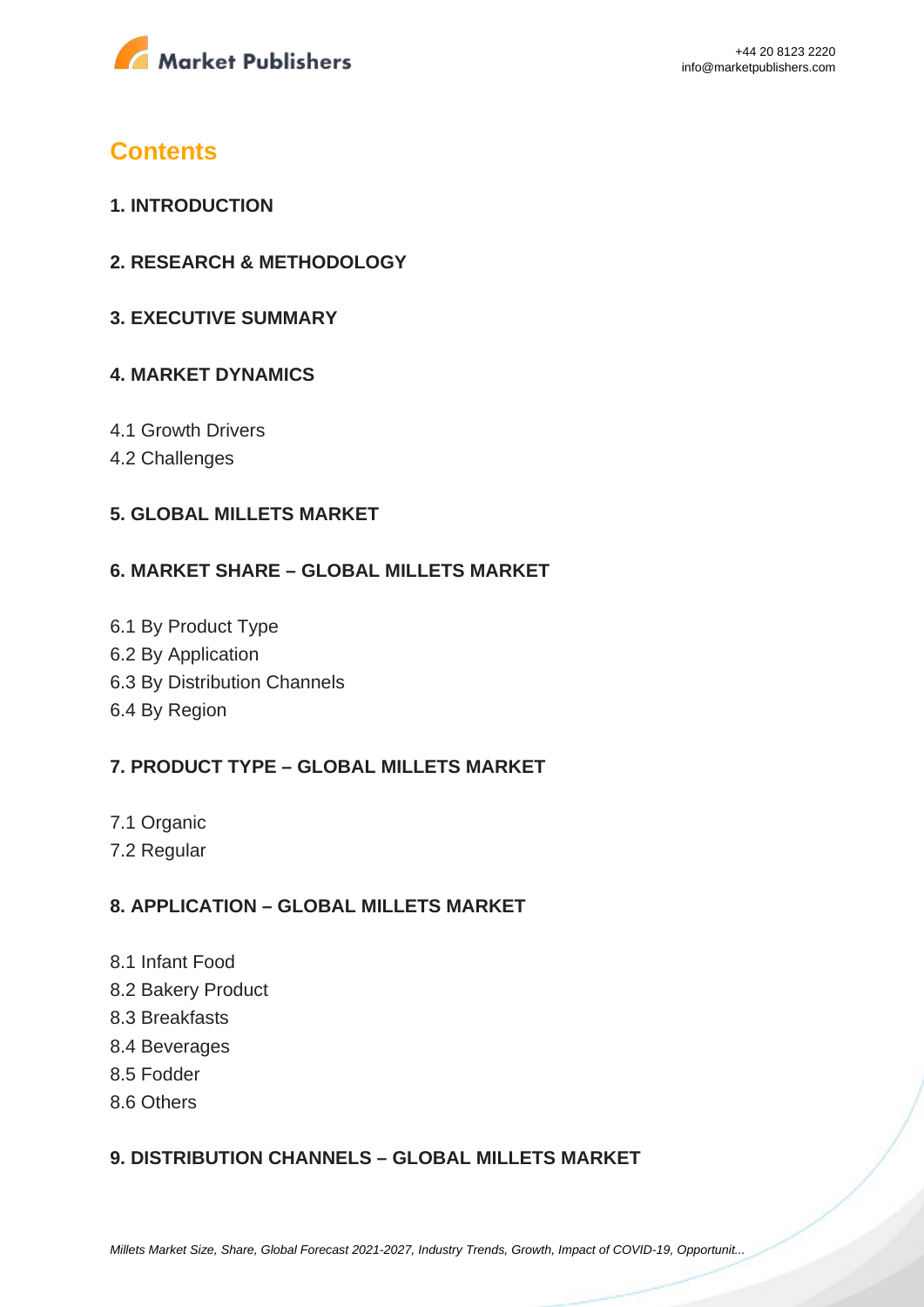

- 9.1 Trade Associations & organizations
- 9.2 Supermarkets
- 9.3 Traditional Grocery Stores
- 9.4 Online Stores
- 9.5 Others

#### **10. REGION – GLOBAL MILLETS MARKET**

- 10.1 North America
- 10.2 Europe
- 10.3 Asia-Pacific
- 10.4 Middle East & Africa
- 10.5 South Africa

### **11. KEY PLAYERS**

- 11.1 Archer Daniels Midland Company
- 11.1.1 Overview
- 11.1.2 Recent Development
- 11.1.3 Revenue
- 11.2 Cargill
	- 11.2.1 Overview
	- 11.2.2 Recent Development
- 11.2.3 Revenue
- 11.3 Bayer Crop Science AG
	- 11.3.1 Overview
	- 11.3.2 Recent Development
- 11.3.3 Revenue
- 11.4 Nestl? S.A.
	- 11.4.1 Overview
	- 11.4.2 Recent Development
- 11.4.3 Revenue
- 11.5 NH Foods Ltd
- 11.5.1 Overview
- 11.5.2 Recent Development
- 11.5.3 Revenue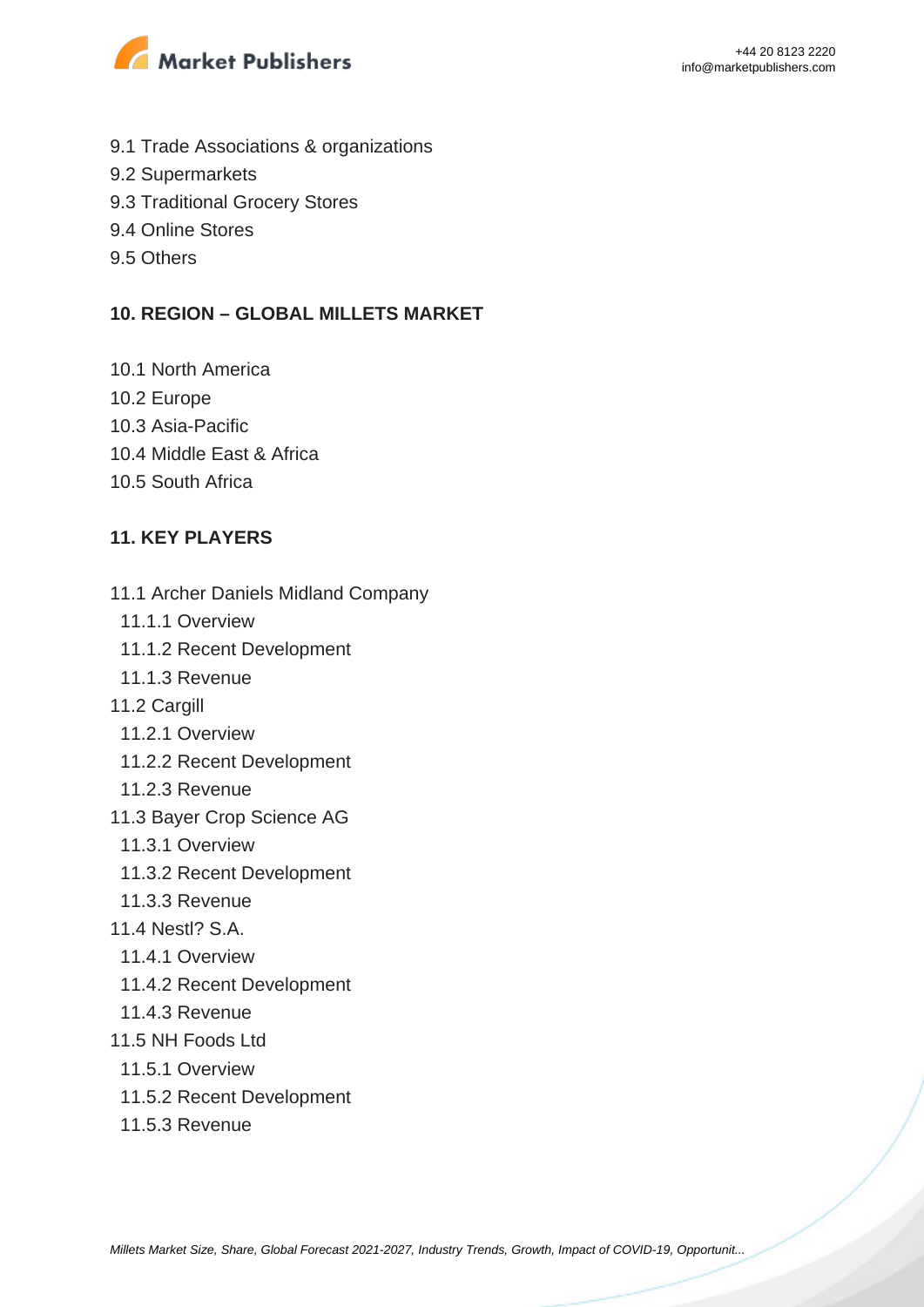

# **List Of Figures**

#### **LIST OF FIGURES:**

Figure-01: Global Millets Market (Million US\$), 2016 – 2021 Figure-02: Forecast for – Global Millets Market (Million US\$), 2022 – 2027 Figure-03: Product Type – Organic Market (Million US\$), 2016 – 2021 Figure-04: Product Type – Forecast for Organic Market (Million US\$), 2022 – 2027 Figure-05: Product Type – Regular Market (Million US\$), 2016 – 2021 Figure-06: Product Type – Forecast for Regular Market (Million US\$), 2022 – 2027 Figure-07: Application – Infant Food Market (Million US\$), 2016 – 2021 Figure-08: Application – Forecast for Infant Food Market (Million US\$), 2022 – 2027 Figure-09: Application – Bakery Product Market (Million US\$), 2016 – 2021 Figure-10: Application – Forecast for Bakery Product Market (Million US\$), 2022 – 2027 Figure-11: Application – Break Fasts Market (Million US\$), 2016 – 2021 Figure-12: Application – Forecast for Break Fasts Market (Million US\$), 2022 – 2027 Figure-13: Application – Beverages Market (Million US\$), 2016 – 2021 Figure-14: Application – Forecast for Beverages Market (Million US\$), 2022 – 2027 Figure-15: Application – Fodder Market (Million US\$), 2016 – 2021 Figure-16: Application – Forecast for Fodder Market (Million US\$), 2022 – 2027 Figure-17: Application – Others Market (Million US\$), 2016 – 2021 Figure-18: Application – Forecast for Others Market (Million US\$), 2022 – 2027 Figure-19: Distribution Channels – Trade Associations & Organizations Market (Million US\$), 2016 – 2021 Figure-20: Distribution Channels – Forecast for Trade Associations & Organizations Market (Million US\$), 2022 – 2027 Figure-21: Distribution Channels – Supermarkets Market (Million US\$), 2016 – 2021 Figure-22: Distribution Channels – Forecast for Supermarkets Market (Million US\$), 2022 – 2027 Figure-23: Distribution Channels – Traditional Grocery Stores Market (Million US\$), 2016 – 2021 Figure-24: Distribution Channels – Forecast for Traditional Grocery Stores Market (Million US\$), 2022 – 2027 Figure-25: Distribution Channels – Online Stores Market (Million US\$), 2016 – 2021 Figure-26: Distribution Channels – Forecast for Online Stores Market (Million US\$), 2022 – 2027 Figure-27: Distribution Channels – Others Market (Million US\$), 2016 – 2021 Figure-28: Distribution Channels – Forecast for Others Market (Million US\$), 2022 – 2027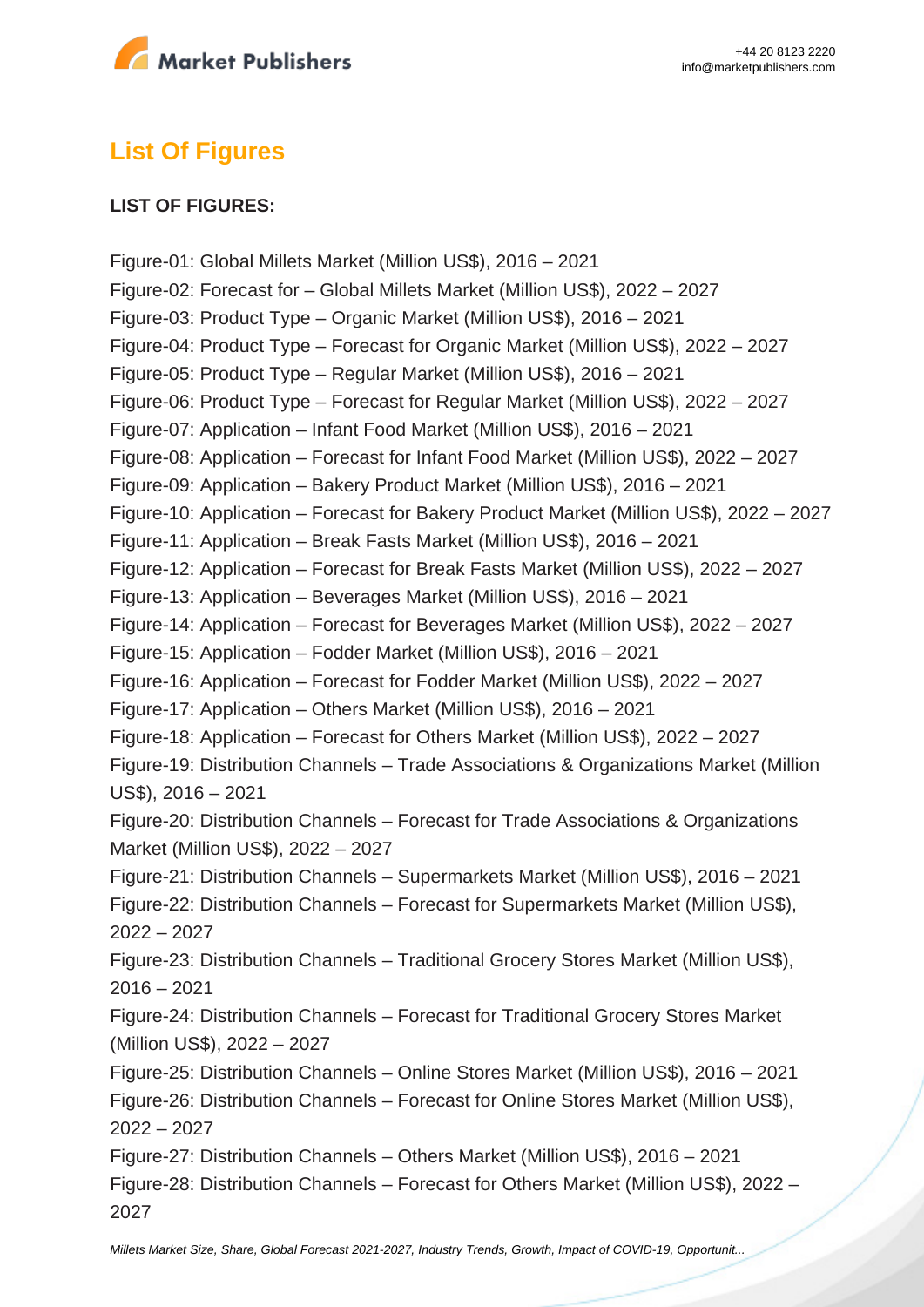

Figure-29: North America – Millets Market (Million US\$), 2016 – 2021 Figure-30: North America – Forecast for Millets Market (Million US\$), 2022 – 2027 Figure-31: Europe – Millets Market (Million US\$), 2016 – 2021 Figure-32: Europe – Forecast for Millets Market (Million US\$), 2022 – 2027 Figure-33: Asia Pacific – Millets Market (Million US\$), 2016 – 2021 Figure-34: Asia Pacific – Forecast for Millets Market (Million US\$), 2022 – 2027 Figure-35: Middle East & Africa – Millets Market (Million US\$), 2016 – 2021 Figure-36: Middle East & Africa – Forecast for Millets Market (Million US\$), 2022 – 2027 Figure-37: South Africa – Millets Market (Million US\$), 2016 – 2021 Figure-38: South Africa – Forecast for Millets Market (Million US\$), 2022 – 2027 Figure-39: Archer Daniels Midland Company – Global Revenue (Million US\$), 2016 – 2021 Figure-40: Archer Daniels Midland Company – Forecast for Global Revenue (Million US\$), 2022 – 2027 Figure-41: Cargill – Global Revenue (Million US\$), 2016 – 2021 Figure-42: Cargill – Forecast for Global Revenue (Million US\$), 2022 – 2027 Figure-43: Bayer Crop Science AG – Global Revenue (Million US\$), 2016 – 2021 Figure-44: Bayer Crop Science AG – Forecast for Global Revenue (Million US\$), 2022 – 2027 Figure-45: Nestl? S.A. – Global Revenue (Million US\$), 2016 – 2021 Figure-46: Nestl? S.A. – Forecast for Global Revenue (Million US\$), 2022 – 2027

- Figure-47: NH Foods Ltd Global Revenue (Million US\$), 2016 2021
- Figure-48: NH Foods Ltd Forecast for Global Revenue (Million US\$), 2022 2027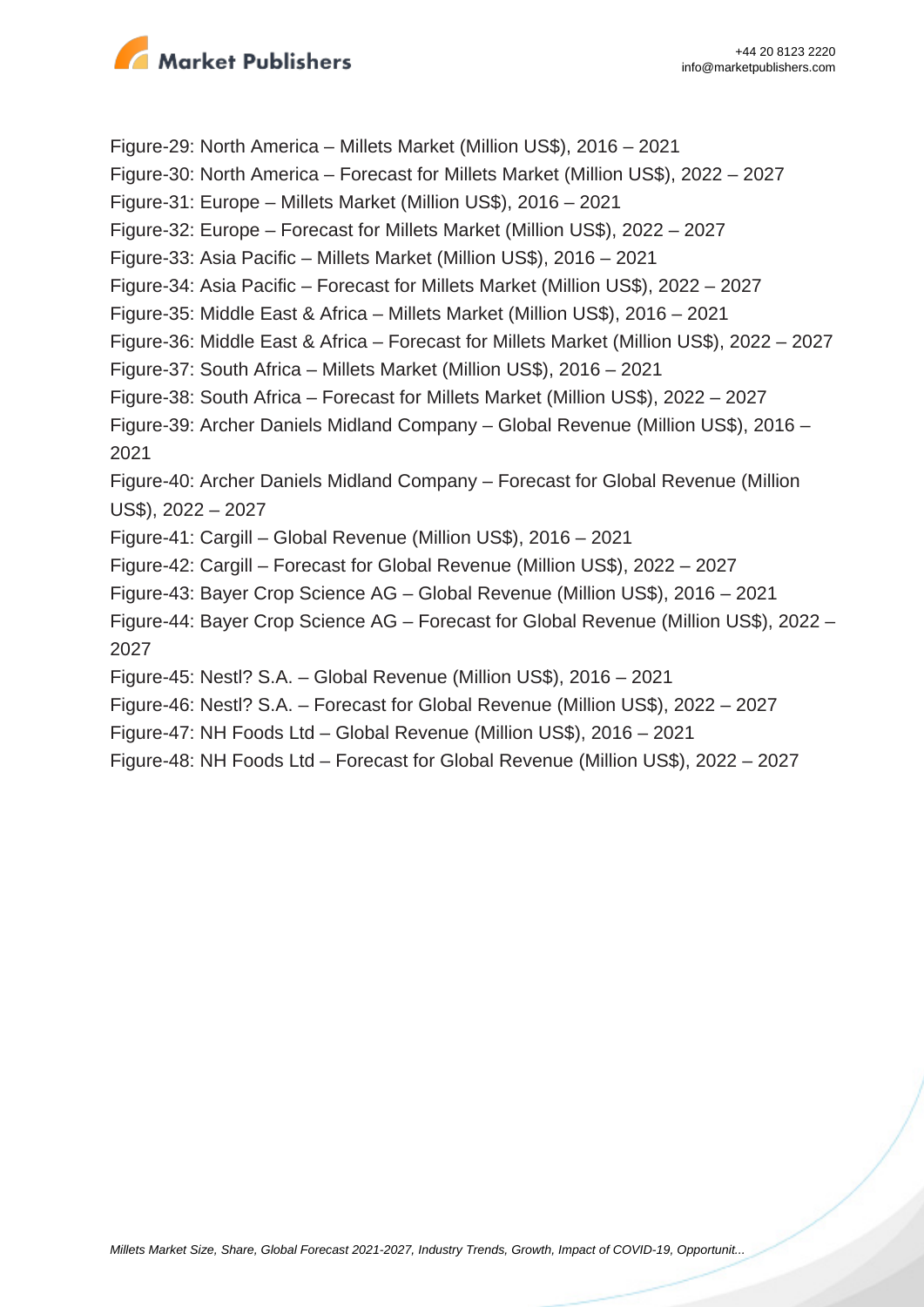

# **List Of Tables**

### **LIST OF TABLES:**

Table-01: Global – Millets Market Share by Product Type (Percent), 2016 – 2021 Table-02: Global – Forecast for Millets Market Share by Product Type (Percent), 2022 – 2027 Table-03: Global – Millets Market Share by Application (Percent), 2016 – 2021 Table-04: Global – Forecast for Millets Market Share by Application (Percent), 2022 – 2027 Table-05: Global – Millets Market Share by Distribution Channels (Percent), 2016 – 2021 Table-06: Global – Forecast for Millets Market Share by Distribution Channels (Percent), 2022 – 2027 Table-07: Global – Millets Market Share by Region (Percent), 2016 – 2021

Table-08: Global – Forecast for Millets Market Share by Region (Percent), 2022 – 2027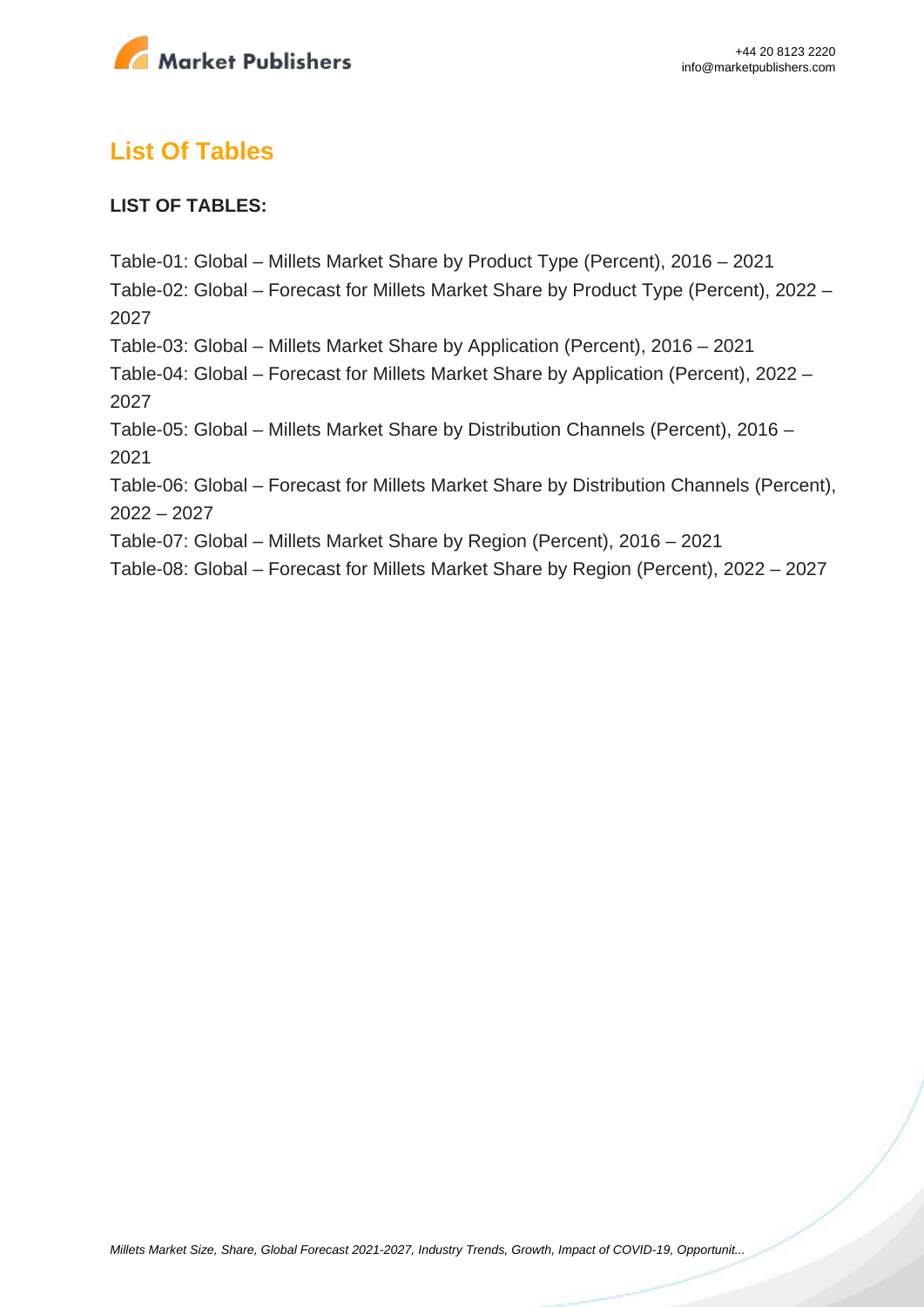

### I would like to order

Product name: Millets Market Size, Share, Global Forecast 2021-2027, Industry Trends, Growth, Impact of COVID-19, Opportunity Company Analysis Product link: [https://marketpublishers.com/r/M527F548C8EEEN.html](https://marketpublishers.com/report/industry/other_industries/millets-market-size-share-global-forecast-2021-2027-industry-trends-growth-impact-of-covid-19-opportunity-company-analysis.html) Price: US\$ 2,290.00 (Single User License / Electronic Delivery) If you want to order Corporate License or Hard Copy, please, contact our Customer Service:

[info@marketpublishers.com](mailto:info@marketpublishers.com)

## Payment

To pay by Credit Card (Visa, MasterCard, American Express, PayPal), please, click button on product page [https://marketpublishers.com/r/M527F548C8EEEN.html](https://marketpublishers.com/report/industry/other_industries/millets-market-size-share-global-forecast-2021-2027-industry-trends-growth-impact-of-covid-19-opportunity-company-analysis.html)

To pay by Wire Transfer, please, fill in your contact details in the form below:

First name: Last name: Email: Company: Address: City: Zip code: Country: Tel: Fax: Your message:

\*\*All fields are required

Custumer signature

Please, note that by ordering from marketpublishers.com you are agreeing to our Terms & Conditions at<https://marketpublishers.com/docs/terms.html>

To place an order via fax simply print this form, fill in the information below and fax the completed form to +44 20 7900 3970